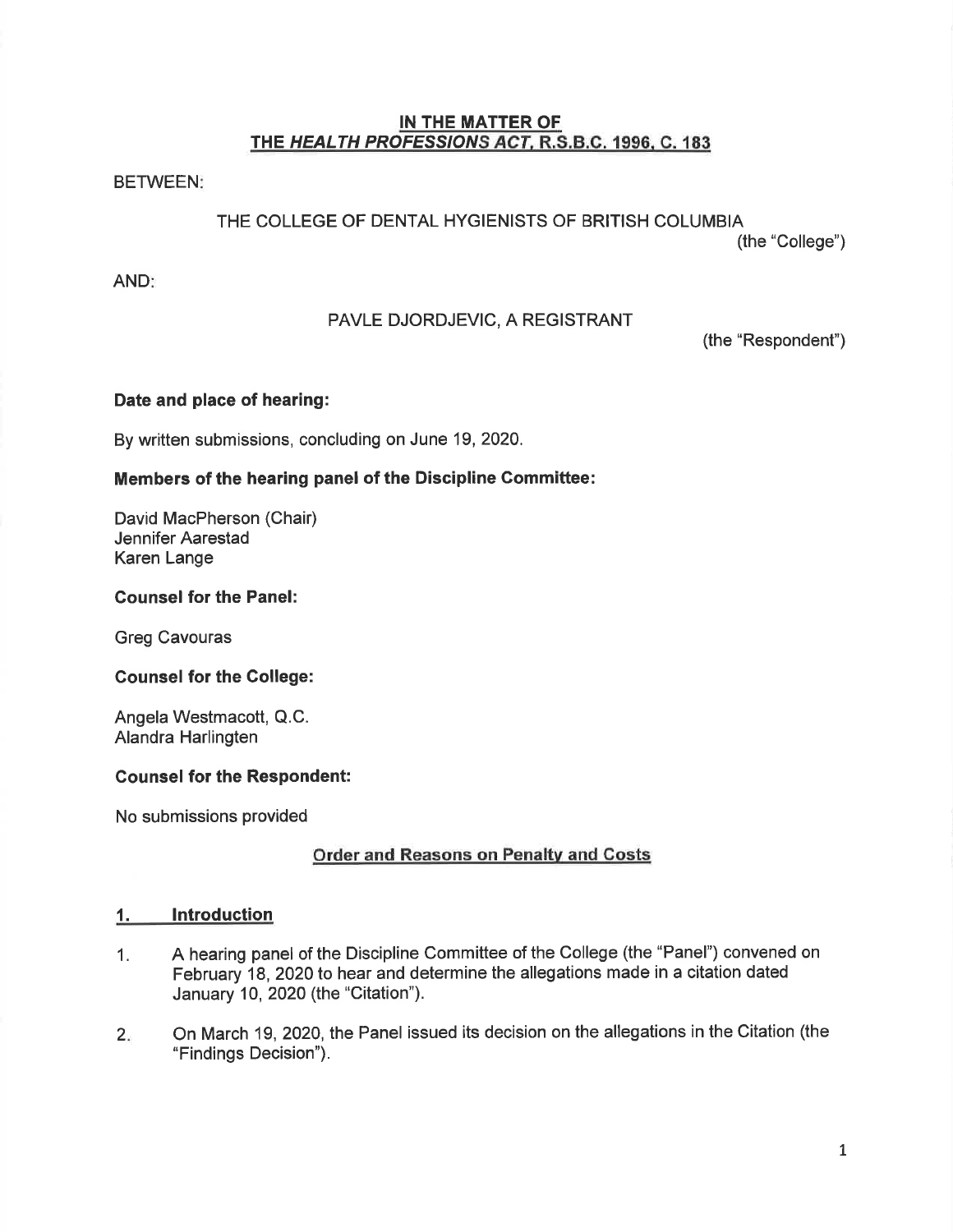3 ln the Findings Decision, the Panel determined that the Respondent had committed professional misconduct. This is the Panel's order and decision with respect to the penalty to be imposed.

#### 2. Preliminarv issue: proceedinq without the Respondent

- The Respondent did not attend the hearing of the Citation. The Panel made an order that the hearing could proceed in his absence.  $4_{\cdot}$
- At the conclusion of the Findings Decision, the Panel sought written submissions regarding the appropriate penalty from the College and the Respondent. The Findings Decision included a schedule for those written submissions. 5
- Having previously made the decision to proceed in the absence of the Respondent, section 38(5)(b) of the Health Professions Act (the "HPA") permits the Panel to "without further notice to the respondent, take any action that it is authorized to take". However, to ensure that the Respondent had every reasonable opportunity to respond, even following his non-attendance at the hearing of the Citation, the Panel directed the College to promptly post the Findings Decision (which included the Panel's request and schedule for submissions) on its website and to deliver it to the Respondent by mail and email. 6
- The College confirmed, with supporting documentation, that on March 24,2020 it sent the Findings Decision to the Respondent by mail and email as directed by the Panel. The College also posted the Findings Decision on its website. 7
- $8<sub>z</sub>$ As requested by the Panel, the College copied its submissions on penalty to the Respondent.
- $9.$ The Panel has not received any submissions from the Respondent, either on the schedule established by the Panel, or at all.
- 10. ln these circumstances, the Panel is satisfied that reasonable attempts were made to elicit the Respondent's participation. The Panel is prepared to provide its decision on penalty despite the fact that the Respondent did not provide any submissions.

#### 3. Preliminary issue: jurisdiction of the Panel

- 11. The Respondent is no longer a registrant of the College. This raises a question as to whether or not the Panel maintains jurisdiction to issue a penalty order in this matter.
- This issue came up in a previous decision involving a panel of the discipline committee of the College: College of Dental Hygienists of British Columbia v. Darren Kuthe, September 13,2017. 12
- ln the Kuthe decision, the respondent was no longer a registrant. The College was seeking cancellation of the respondent's registration. ln support of its submission that the hearing panel could cancel the respondent's registration, notwithstanding that he was at that time no longer a registrant, the College relied on the case of College of Nurses of Ontario v. Dumchin,2016 ONSC 626. 13.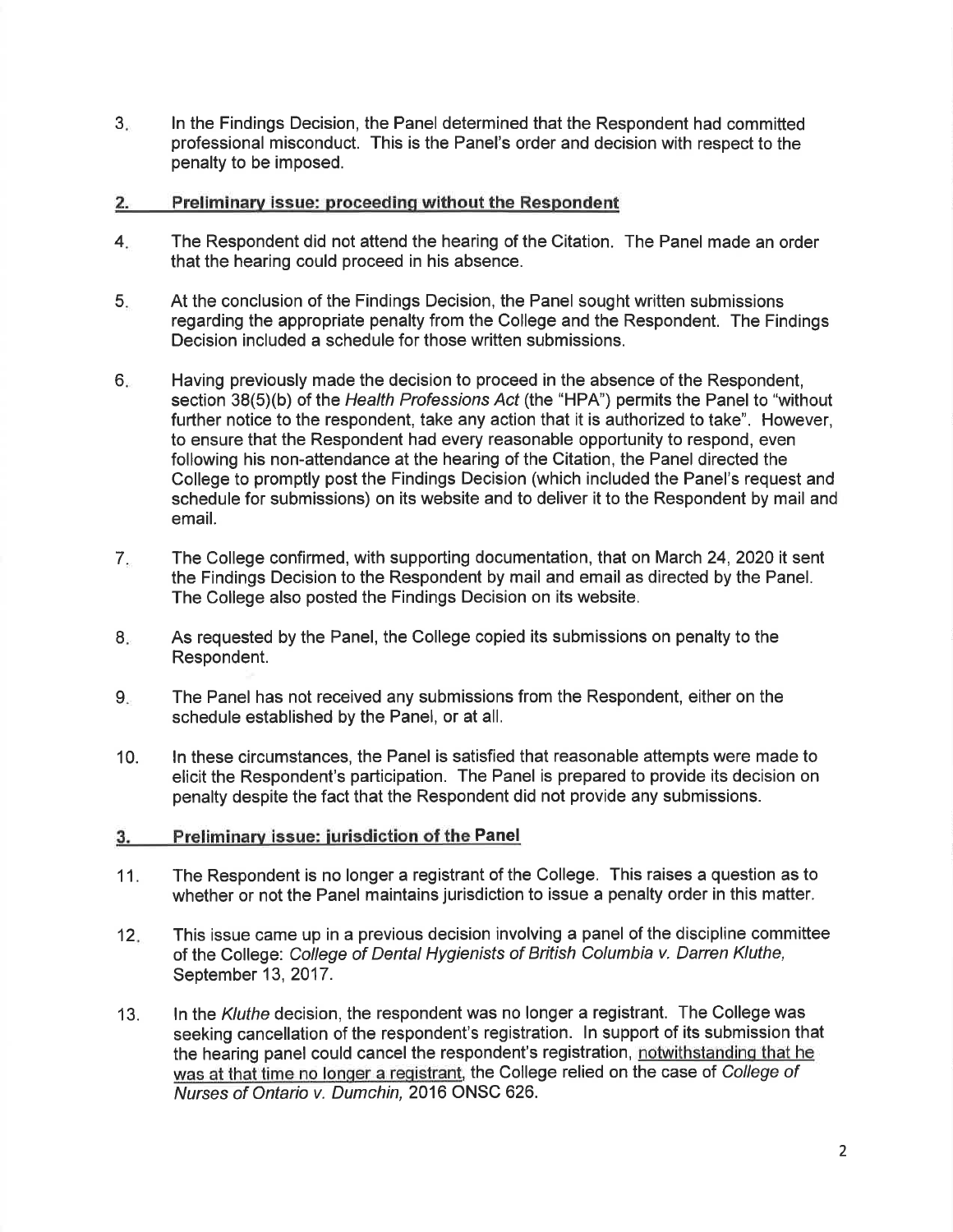- 14. ln the Dumchin case, the Ontario Superior Court held that the College of Nurses of Ontario retained the jurisdiction to discipline its registrants, including the ability to impose a suspension or cancellation of registration, even if the person had already relinquished their registration.
- 15. The hearing panel of the Discipline Committee in the Kluthe case was cautious about applying the decision in Dumchin, which was an Ontario case, to BC's legislation, the HPA. The hearing panel stated its approach at paragraphs24-25, reproduced below:

l24l The Panel considered the recent decision of the Ontario Superior Court of Justice in College of Nurses of Ontario v. Mark Dumchin,2016 ONSC 626. That case addressed the issue of whether a committee could revoke the certificate of registration of someone who had already voluntarily resigned as a member. While this decision suggests that disciplinary bodies are authorized to penalize registrants with revocation even after they have resigned, the decision turns on a specific statutory context, namely the Health Professions Procedural Code, which is Schedule 2 of Ontario's Regulated Health Professions Acf, 1991, S.O. 1991, c. 18. ln particular, the court relied on section 14(2) of the Code, which said that, "a person whose certificate of registration is suspended continues to be subject to the jurisdiction of the College for incapacity and for professional misconduct or incompetence referable to the time when the person was a member or the period of the suspension and may be investigated under section 75." The Ontario Court decided that the purpose of section 14 was to ensure that a member cannot "frustrate" the disciplinary process by resigning unilaterally. The court declined an interpretation of the Code that would limit "the College's important sanctioning powers" by limiting the College's power to revoke a certificate where a member resigns."

[25] The Panel was concerned that despite the *Dumchin* case, the wording of the Act in British Columbia [the HPA] may not support the Discipline Committee cancelling a registration already cancelled. Since Part 3 of the Act applying to former registrants has already allowed the Panel to make findings of professional misconduct, a "purposive" view of the Act does not necessarily extend to the Panel having a power to cancel a registration already cancelled. The College did not make submissions on the Panel's jurisdiction to order a symbolic cancellation, and the Respondent did not appear to provide another view.

- 16 Instead of cancelling the respondent's registration, the hearing panel in Kluthe ordered that cancellation (along with other disciplinary orders) be entered on the College's register. The hearing panel ordered a reprimand to reflect disapproval of the respondent's conduct. The hearing panel also expressly stated that its approach was made "without prejudice to any future orders the Discipline Committee may make in other matters about its powers under section 39(8)...'
- Although the College is not seeking cancellation in this case (as discussed further below), the fact that the Respondent is no longer a registrant requires the Panel to address the decision in the Kluthe case. As noted above, the hearing panel in the Kuthe case was not prepared to apply the result from the Dumchin case. The Panel sought supplemental submissions on this point. 17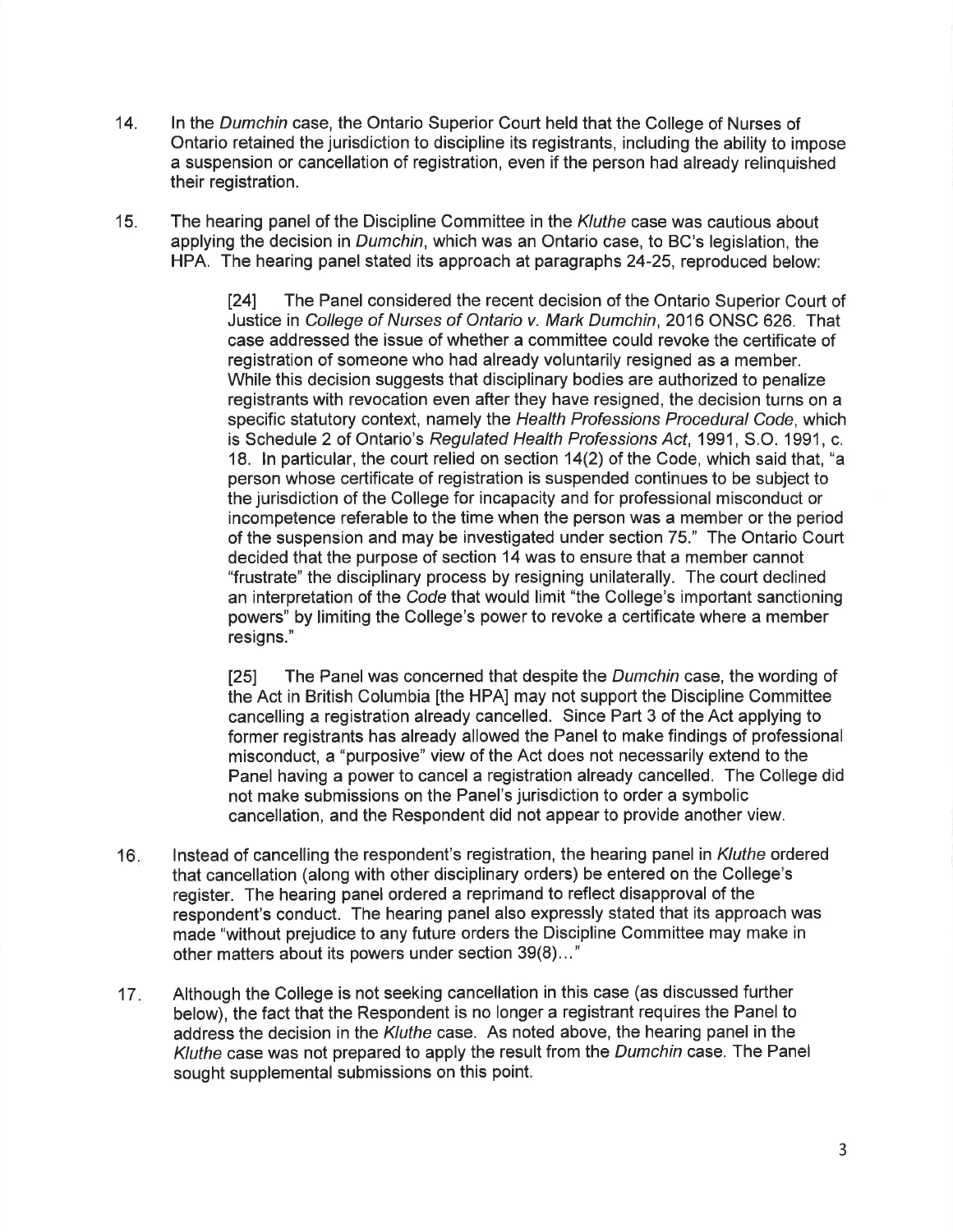- 18. Counsel for the College made three primary submissions in response to the Kluthe decision;
	- a. The parties in the Kluthe case did not make submissions about the hearing panel's jurisdiction to cancel the registration of a former registrant;
	- b. The hearing panel in the Kluthe case stated expressly that its view on the issue was made "without prejudice" to future orders in other matters; and
	- c. The decision in the Kluthe case is not binding on this Panel in any event, in accordance with the Supreme Court of Canada's decision in Domtar lnc. v. Quebec (Commission d'appel en matiere des lesions professionelles), [1993].
- 19. Overall, the College submitted that the Panel should rely on Dumchin and depart from the approach in the Kluthe case.
- 20. The Panel agrees. The Panel accepts that in this case, based on the submissions before it, it is appropriate to make a disciplinary order against the Respondent even though the Respondent is no longer a registrant of the College. The Panel reaches this conclusion for the following reasons.
- 21. First, section 26 of the HPA defines a "registrant" to include a "former registrant" for the purposes of Part 3, which includes the Panel's authority under section 39. The Panel agrees with counsel for the College that if the legislature had intended to restrict the range of penalties that could be imposed on former registrants, it would have done so with express language.
- 22 Second, in analysing the provisions above, the Panel agrees with counsel for the College that the HPA should be given a "broad and purposive" interpretation that allows the College to carry out its important statutory mandate. In the *Dumchin* case, the Ontario Superior Court of Justice stated as follows:

I33l The RHPA and the Code must be given a broad and purposive interpretation in keeping with the college's duty to act in the public interest. lnterpretations that lead to absurd results and/or undermine the college's ability to carry out its duties are inconsistent with the legislative intent and are to be avoided [citations omitted].

The Panel agrees that this approach is appropriate for the HPA.

- 23 Finally, and underlying both points above, the Panel comes back to the College's statutory mandate. lt is worth repeating section 16(1) of the HPA, which states the College's only two duties:
	- -
	- 16(1) It is the duty of a college at all times<br>
	(a) to serve and protect the public, and<br>
	(b) to exercise its powers and discharge its responsibilities under all enactments in the public interest.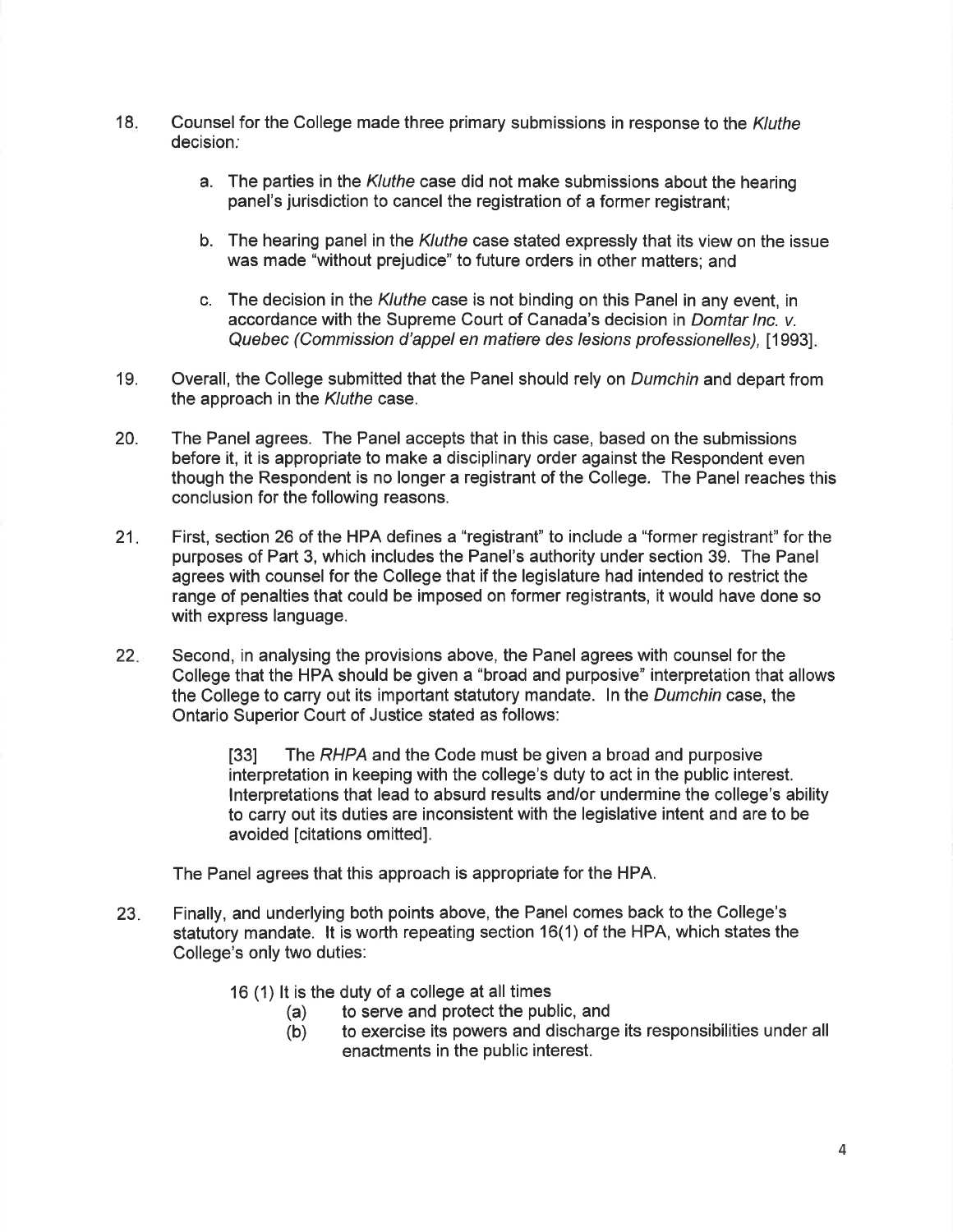- 24. The Panel concludes that the College's role as a public interest regulator would be undermined if the HPA were interpreted as limiting the orders available to the Discipline Committee with respect to a former registrant.
- 25 The Panel therefore, with the greatest of respect, departs from the approach in the Kuthe case and concludes that it has jurisdiction to make the orders the College is seeking in this case, notwithstanding the fact that the Respondent is a former registrant

# 4. Panel's authority under the HPA

Having determined that the Respondent committed professional misconduct, and having addressed the Panel's jurisdiction to order the full range of penalties available under the HPA with respect to former registrants, the Panel may now impose one or more of the penalties provided for in section 39(2) of the HPA: 26

> (2)lf a determination is made under subsection (1), the discipline committee may, by order, do one or more of the following:

(a)reprimand the respondent;

(b)impose limits or conditions on the respondent's practice of the designated health profession;

(c)suspend the respondent's registration;

(d)subject to the bylaws, impose limits or conditions on the management of the respondent's practice during the suspension;

(e)cancel the respondent's registration;

(f)fine the respondent in an amount not exceeding the maximum fine established under section 19 (1) (w).

# 5. Submissions of the parties

- 27. Counsel for the College referred to the decision of Jaswal v. Medical Board (Newfoundland) (1996),42 Admin L.R. (2d) 233 (Nfld S.C.) where the court described the factors to be considered in determining an appropriate penalty.
- ln her submission, counsel for the College emphasized the following factors identified in the *Jaswal* decision: 28
	- . The nature and gravity of the proven allegations;
	- . The absence of any evidence of contrition or remedial action;
	- . The need to promote specific and general deterrence and thereby to protect the public and ensure safe and proper practice; and
	- . The range of sentences in other similar cases.
- Counsel for the College also appropriately acknowledged that the Respondent's lack of a disciplinary record is a mitigating factor.  $29.$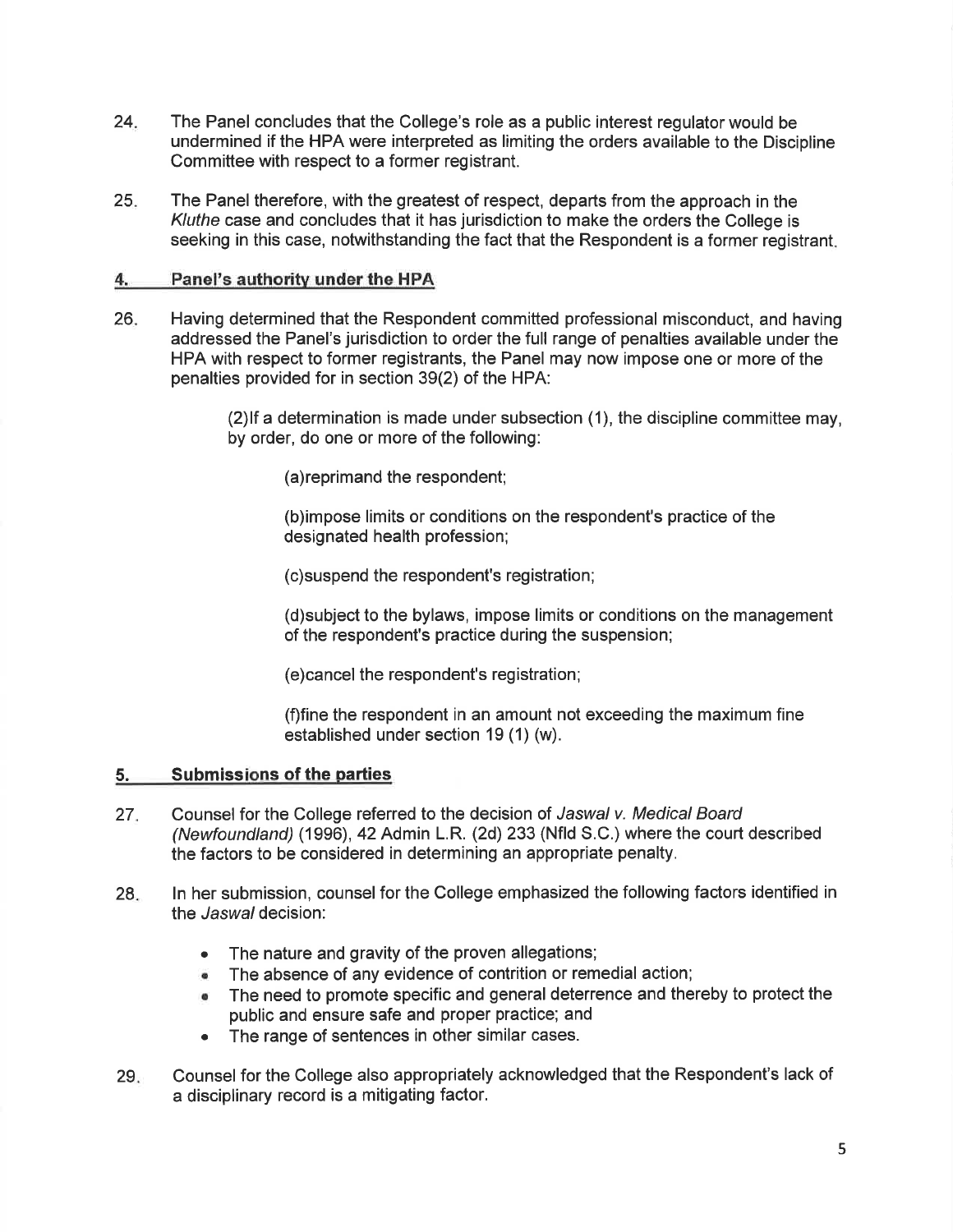- 30. Based on its assessment of the case, the College seeks the following disciplinary action
	- a) A reprimand;
	- b) An eight month suspension of registration to commence on the first day that the Respondent is granted reinstatement of registration in the event that the Respondent seeks reinstatement with the College;
	- c) Payment of hearing costs;
	- d) A pre-condition to reinstatement that the Respondent must first pass the QAP Assessment Tool and complete the PROBE Program at his cost and obtain an unconditional pass;
	- e) A pre-condition to reinstatement that the Respondent complete a reflective paper of not less than 2000 words (exclusive of references) outlining his statutory and professional obligations as a registrant of the College and his duty to respond to College communications and cooperate with College investigations;
	- f) <sup>A</sup>condition on practice following reinstatement that the Respondent must successfully complete any outstanding requirements imposed by the Quality Assurance Committee prior to the expiration of his registration within thirty (30) days of reinstatement; and
	- g) A condition on practice following reinstatement that the Respondent must contact on the first day of each month as long as he holds full registration to ensure he is receiving, reviewing and responding to communications from the College and to ensure that he has provided up-to-date contact information to the College at all times.
- 31. Counsel for the College submitted that conditions on eligibility for reinstatement and conditions on practice following reinstatement were appropriate and necessary given the findings of professional misconduct made by the Panel.
- ln support of her submission that the Respondent should be suspended for eight months, counsel for the College referred the Panel to a number of cases involving similar conduct, including the following: 32
	- a. In Ontario (College of Massage Therapists of Ontario) v Wenjie Bai, 2016 ONCMTO 6, the registrant failed to comply with the required quality assurance program and engaged in conduct that would reasonably be regarded as disgraceful, dishonourable or unprofessional. The registrant declined to participate in the disciplinary hearing process. ln determining an appropriate penalty, the panel considered, as a mitigating factor, the registrant's lack of disciplinary record and, as an aggravating factor, his failure to respond to or participate in the disciplinary hearing process. The panel imposed a seven-month suspension which could be remitted by two months following compliance with several terms and conditions and \$3500 in costs.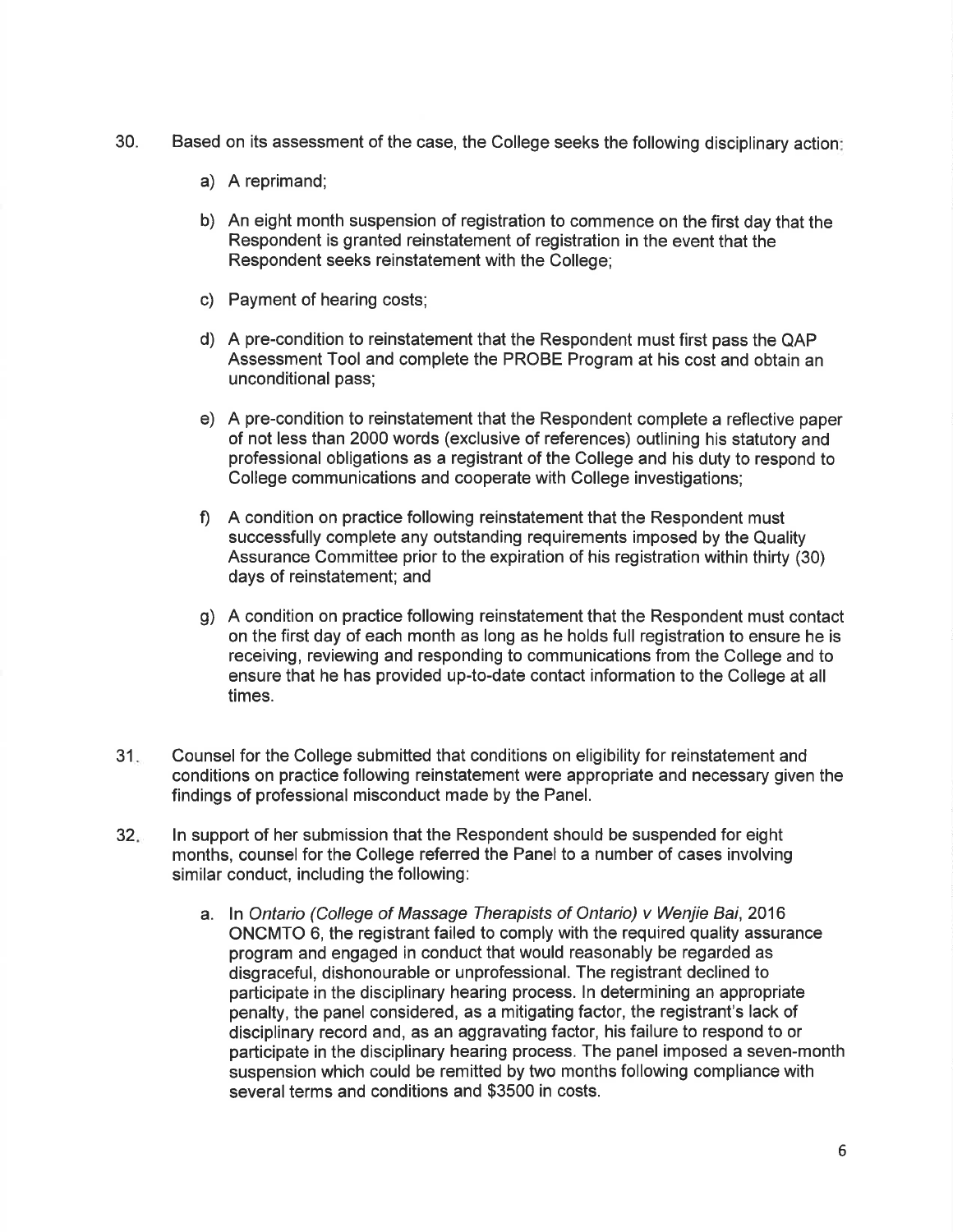- b. In College of Nurses of Ontario v Kaastra, 2011 CanLII 99846, the registrant was required to complete a remedial program. Despite repeated reminders and extensions, the registrant failed to do so. The matter was referred to discipline. The registrant did not attend or participate at the disciplinary hearing. The panel found the registrant's non-compliance demonstrated "a serious lack of governability" and imposed, among other things, a minimum six-month suspension.
- c. In Ontario (College of Massage Therapists of Ontario) v. Dartnall, 2016 ONCMTO 3, the registrant was directed to complete a continuing education course. The registrant failed to do so and as a result, the college imposed several additional terms and conditions, which the registrant also failed to comply with. The matter was referred to discipline. The registrant admitted to the allegations and the discipline hearing proceeded by way of joint submissions on penalty and costs. The panel imposed, among other things, a six-month suspension of registration which could be remitted by two months following compliance with terms and conditions, and costs in the amount of \$2500.
- 33. Counsel for the College submitted the Respondent's misconduct in this case, which included misleading statements to the College, requires a longer suspension than in any of the cases referred to above.
- Finally, counsel for the College referred the Panel to a number of cases from the College of Dental Hygienists of Ontario, in which the failure to comply with a regulatory requirement, such as a quality assurance requirement, resulted in the registrant's registration being "revoked": College of Dental Hygienists of Ontario v. Karen Allen, November 27,2014; College of Dental Hygienists of Ontario and Dikran Derderian, November 27,2014; Ontario (College of Dental Hygienists of Ontario) v Plasaj, 2016 ONCDHO 2; College of Dental Hygienists of Ontario and Wendel Washington McFarlane, March 18, 2013) 34.
- 35. As stated above, the Respondent did not provide a submission.

### 6. Panel's decision on Penaltv

- As detailed in the Findings Decision, the Panel found that the Respondent committed professional misconduct by failing to complete the QAP Assessment Tool as required, by providing misleading information to the College on two occasions, and by failing to respond to College communications on four occasions. 36
- These are all core regulatory matters. Each of them represents a significant failure by the Respondent to carry out his obligations as a registrant of the College. 37
- ln reaching its decision on penalty, the Panel substantially accepted the submission made by counsel for the College. 38
- The Panel has applied the considerations emphasized by counsel for the College. ln particular, the Panel considered the serious nature of the findings against the Respondent, the absence of any evidence from the Respondent to explain or mitigate 39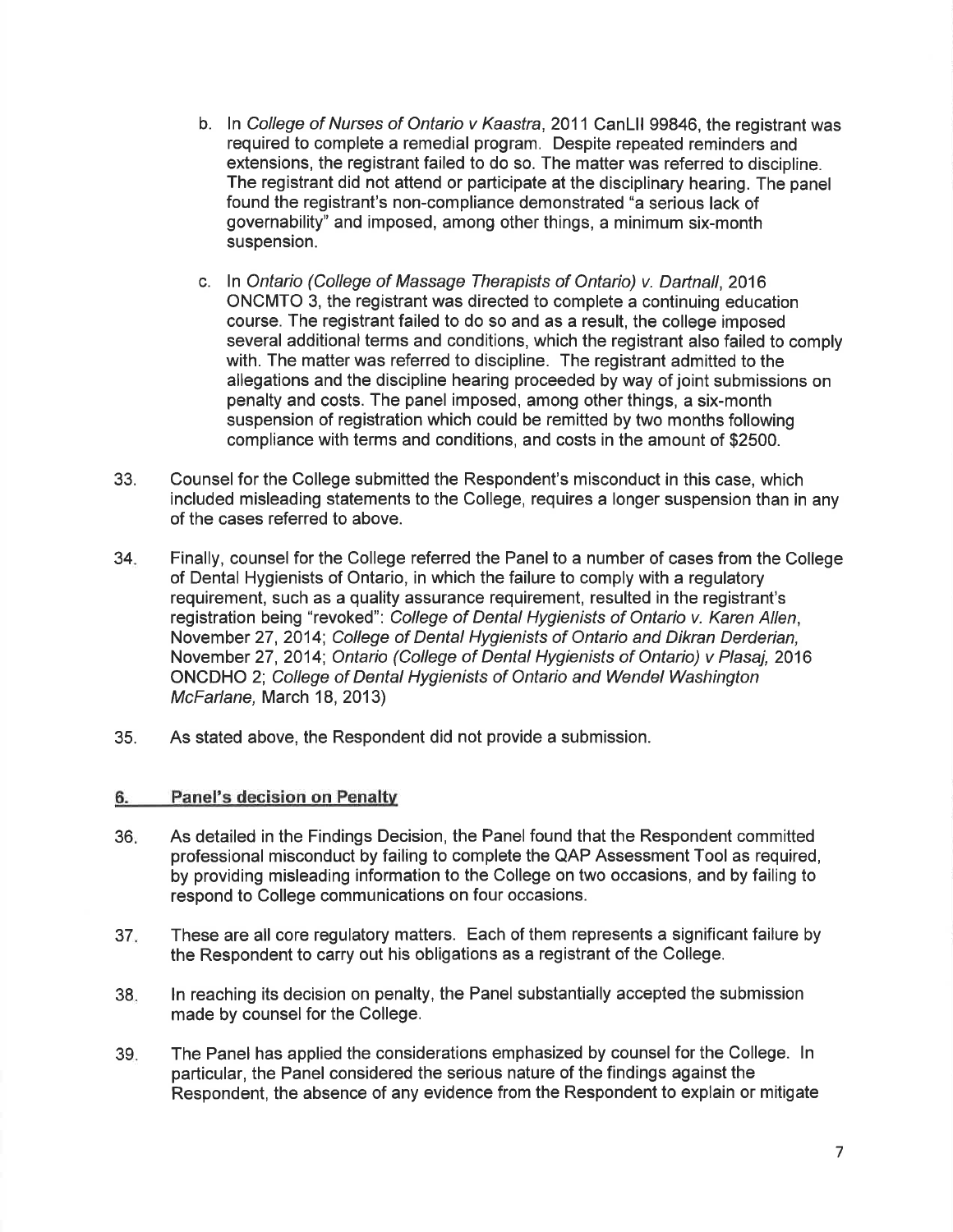the misconduct, the need for specific and general deterrence with respect to this type of misconduct, and the range of penalties ordered in similar cases.

#### A. Reprimand and suspension

- 40 The Panel accepts the College's submission that the Respondent should receive a reprimand and an eight month suspension.
- ln reaching this conclusion, the Panel considered that the misconduct was more serious than the Wenjie Bai case (7-month suspension), the Kaastra case (6-month suspension), or the *Dartnall* case (6-month suspension). The Respondent's misleading statements to the College and failure to respond to the College point to a lengthier suspension. Additionally, that type of misconduct, which frustrates the College's ability to carry out its statutory mandate, requires a level of general deterrence. 41
- While this misconduct is more serious than those cases, the Panel was not prepared to order cancellation of the Respondent's registration, despite some precedent for doing so from the College of Dental Hygienists of Ontario. ln the Panel's view, a reprimand and an eight month suspension, combined with the other conditions ordered, appropriately responds to the Respondent's misconduct and is consistent with the authorities presented. 42
- Lastly on this point, the Panel accepts the College's submission that the suspension should be imposed if and when the Respondent obtains reinstatement of registration. The Panel did not see any utility in suspending the Respondent at a time when he has already chosen to be out of the profession. 43
- The Panel therefore orders that the Respondent is reprimanded and that the Respondent is suspended for eight months to begin on the first day that the Respondent is granted reinstatement. 44

#### B. Conditions on eligibility to return to practice

45. Section  $39(8)(a)$  of the HPA states as follows:

(8)lf the registration of the respondent is suspended or cancelled under subsection (2), the discipline committee may

(a)impose conditions on the lifting of the suspension or the eligibility to apply for reinstatement of registration...

- Counsel for the College seeks conditions on the Respondent's eligibility to apply for reinstatement of registration under this section. ln support of the submission that the Panel should impose conditions on the Respondent's eligibility for reinstatement, counsel for the College stated that the Respondent's behaviour "demonstrates a blatant disregard for the College's regulatory authority and undermines its ability to protect the public". 46
- The Panel agrees that, given the nature of the Respondent's misconduct, an order for remedial action prior to his return to practice is appropriate. There is also the matter of 47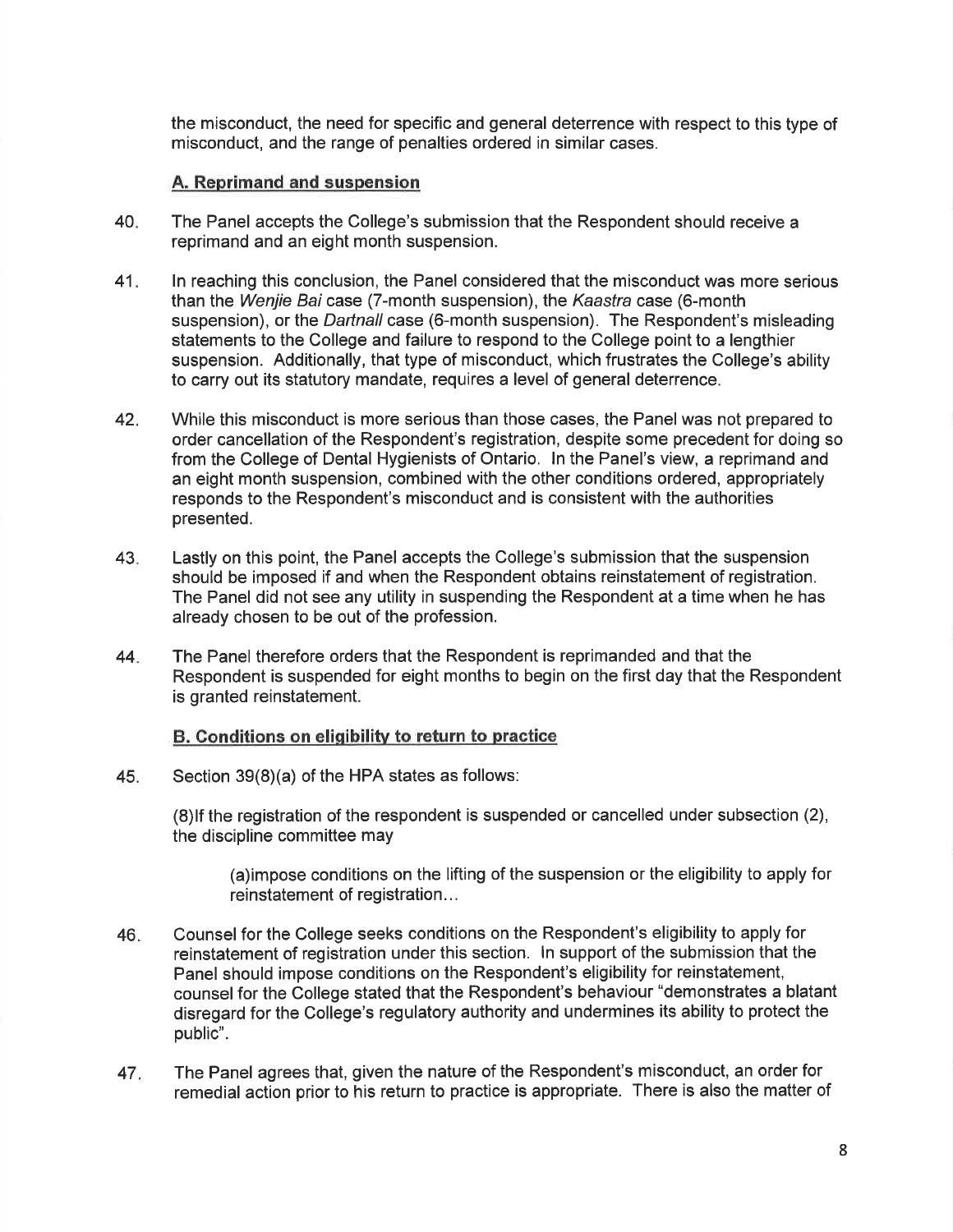the outstanding QAP Assessment  $Tool - a$  requirement of the Respondent's registration that was never completed, as discussed in the Findings Decision.

- 48 While the Panel agrees that these remedial issues must be addressed, having decided to suspend and not cancel the Respondent's registration, the Panel orders that they should constitute conditions on the lifting of the Respondent's suspension, rather than conditions on his eligibility to apply for reinstatement of registration.
- The Panel considers that this approach is more compatible with the wording of section  $39(8)(a)$  and the rest of its order, while still ensuring that the Respondent will be required to take the necessary measures before returning to practice as a dental hygienist. 49
- The Panel therefore orders that, as conditions on the lifting of the Respondent's suspension, the Respondent must: 50
	- a. Successfully complete the College's QAP Assessment Tool;
	- b. Complete the PROBE (Professional/Problem-Based Ethics) program at his own cost and obtain an unconditional pass; and
	- c. Complete a reflective paper of not less than 2000 words (exclusive of references) outlining his statutory and professional obligations as a registrant of the College, including in particular, his duty to respond to College communications and cooperate with Gollege investigations.
- For greater certainty, these conditions apply in addition to the eight month suspension ordered by the Panel. The Respondent is suspended for eight months in any event, but if, at the conclusion of the eight month suspension period, he has not completed each and every one of the requirements above, the suspension will not be lifted until he does so. 51

#### C. Conditions on practice following return to practice

Section  $39(8)(c)$  of the HPA states as follows: 52.

> (8)lf the registration of the respondent is suspended or cancelled under subsection (2), the discipline committee may

es s

(c)impose conditions on the respondent's practice of the designated health profession that apply after the lifting of the suspension or the reinstatement of registration.

ln her supplemental submissions, counsel for the College clarified her submission that the Respondent should be ordered to "successfully complete any outstanding requirements imposed by the Quality Assurance Committee prior to the expiration of his registration within thirty (30) days of reinstatement." The rationale for this proposed order is that, at present, the only outstanding requirement on the Respondent is the QAP Assessment Tool itself, but that the results of the QAP Assessment Tool may dictate additional or ongoing learning requirements. Therefore, the proposed condition is meant 53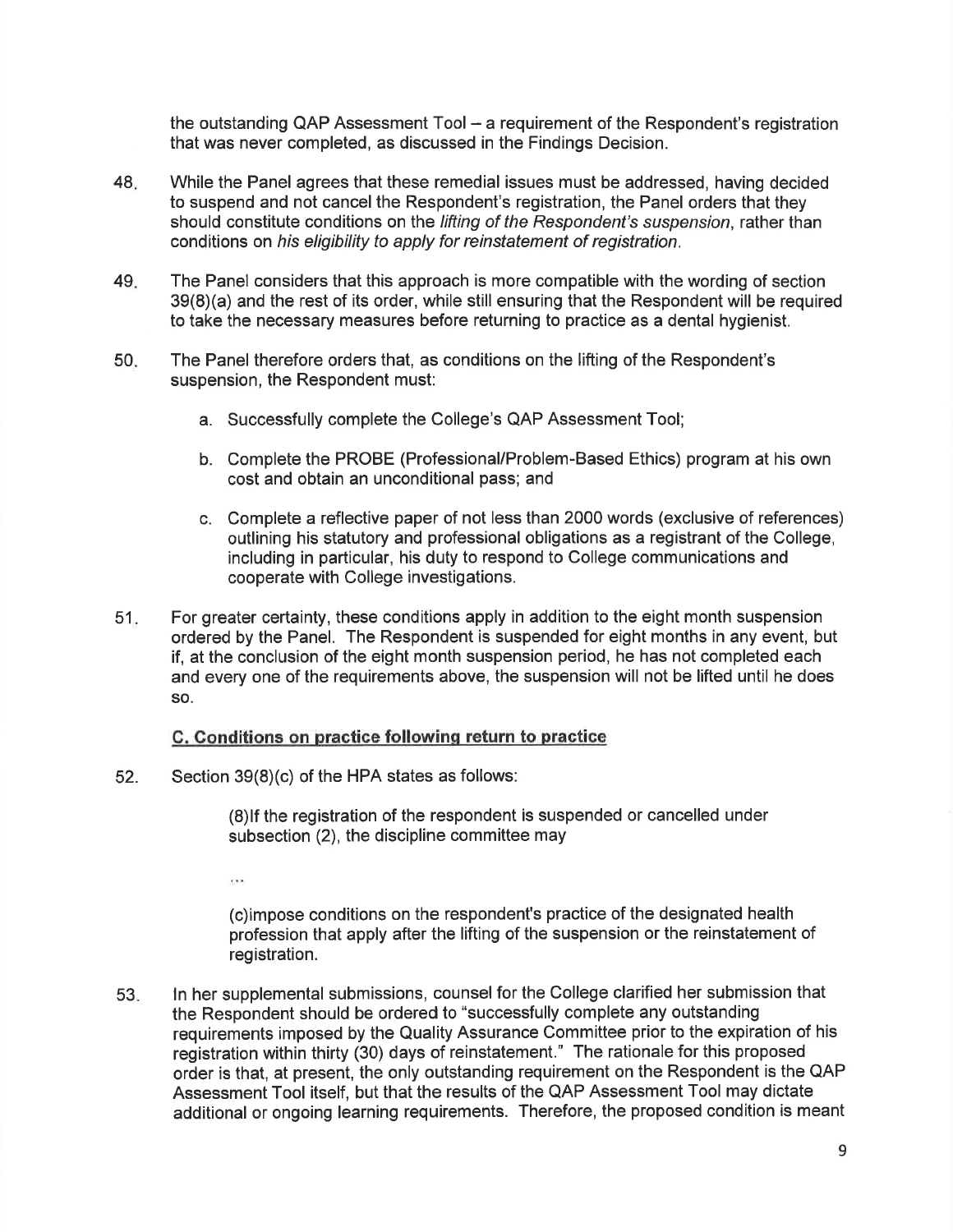to require the Respondent to complete any further requirements that could only be known once he completes the QAP Assessment Tool.

- 54 The College further submitted that the requirement that the Respondent contact the College on the first day of the month was necessary to ensure that he is receiving, reviewing and responding to communications from the College and to ensure that he has provided up-to-date contact information to the College at all times.
- 55 ln her supplemental submissions, counsel for the College stated that the College did not intend to be prescriptive about the means of contact, and recognized that allowance could be made for when the College may not be open on the first day of the month.
- 56 The Panel agrees that these conditions are appropriate in light of the Respondent's failure to complete the QAP Assessment Tool and failure to respond to the College, as discussed in the Findings Decision. However, for similar reasons to those discussed above at paragraphs 48-49, the Panel's view is that these conditions should apply after the lifting of the Respondenf's suspension, rather than after his reinstatement of registration.
- The Panel orders that, following the lifting of the Respondent's suspension, the Respondent is subject to the following conditions on his practice: 57
	- a. The Respondent must successfully complete any additional requirements arising from his completion of the QAP Assessment Tool, within 30 days of the lifting of the suspension; and
	- b. The Respondent must contact the College, by email or telephone, on the first business day of each month as long as he holds full registration.
- The Panel recognizes that under section 2O(2.1)(a) of the HPA, the Registration Committee retains the ability to refuse registration, to grant registration for a limited period, or to grant registration and impose limits or conditions on the Respondent's practice if he applies for reinstatement. 58
- For greater certainty, the Panel's orders above are made without prejudice to any decision that the Registration Committee might make under section 20(2.1)(a), including any order by the Registration Committee to impose other limits or conditions on the Respondent's practice. 59

# 7. Costs

- 60 Having determined to make the orders above, section 39(5) of the HPA provides that the Panel may award costs to the College against the Respondent.
- $61<sub>1</sub>$ College Bylaw 59.3(3) requires the Panel to assess an award of costs in accordance with Schedule H of the College Bylaws.
- Schedule H of the College Bylaws states that up to 50% of legal costs may be awarded, and 100% of "reasonable and necessary" disbursements. 62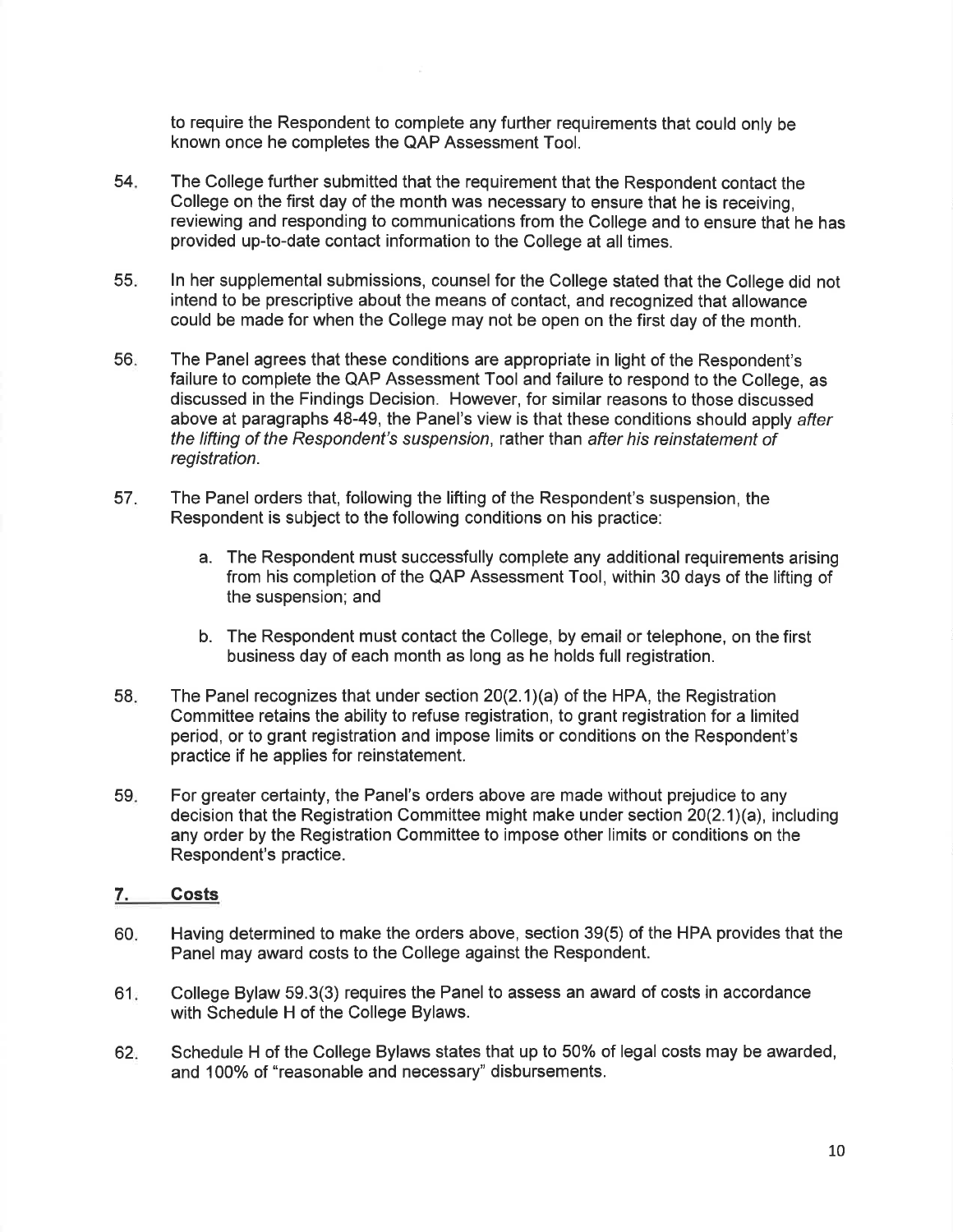- 63. ln its Amended Bill of Costs, the College seeks costs of \$10,795.45, consisting of \$5,585.00 in legal fees and \$5,210.45 in disbursements.
- 64. The College has claimed 50% of its legal fees as provided for under Schedule H, and since making its submission has incurred further legal fees making supplemental submissions, for which no claim was made. The Panel has determined the legal fees claimed are reasonable and awards them in full as claimed by the college.
- 65 The Panel approves the College's disbursements as presented with one exception: the Panel has not awarded disbursements associated with a potential witness who was ultimately not called to give evidence at the hearing.
- 66 The Panel appreciates that the College may have initially intended to call this witness. However, the Panel could not find that the attendance expenses of a witness who did not provide evidence is a "necessary" expense which can be awarded against the Respondent in accordance with the tariff in Schedule H of the College Bylaws. The Panel has deducted the expenses associated with the potential witness from the disbursements claimed by the College.
- Accounting for that deduction, the Panel orders costs payable by the Respondent in the amount of \$10,018.60 within 30 days. 67

# 8. Order of the Panel

- 68. The Panel makes the following order:
	- a. The Respondent is reprimanded;
	- b. The Respondent is suspended for a period of eight months:
		- **The suspension will begin on the first day that the Respondent is granted** reinstatement of registration in the event that he obtains reinstatement as a registrant of the College, and run for a minimum of eight months from that day;
		- ii. As conditions on the lifting of the suspension, the Respondent must do all of the following before the suspension is lifted:
			- 1. Successfully complete the College's QAP Assessment Tool;
			- 2. Complete the PROBE (Professional/Problem-Based Ethics) program at his own cost and obtain an unconditional pass; and
			- 3. Complete a reflective paper of not less than 2000 words (exclusive of references) outlining his statutory and professional obligations as a registrant of the College, including in particular, his duty to respond to College communications and cooperate with College investigations;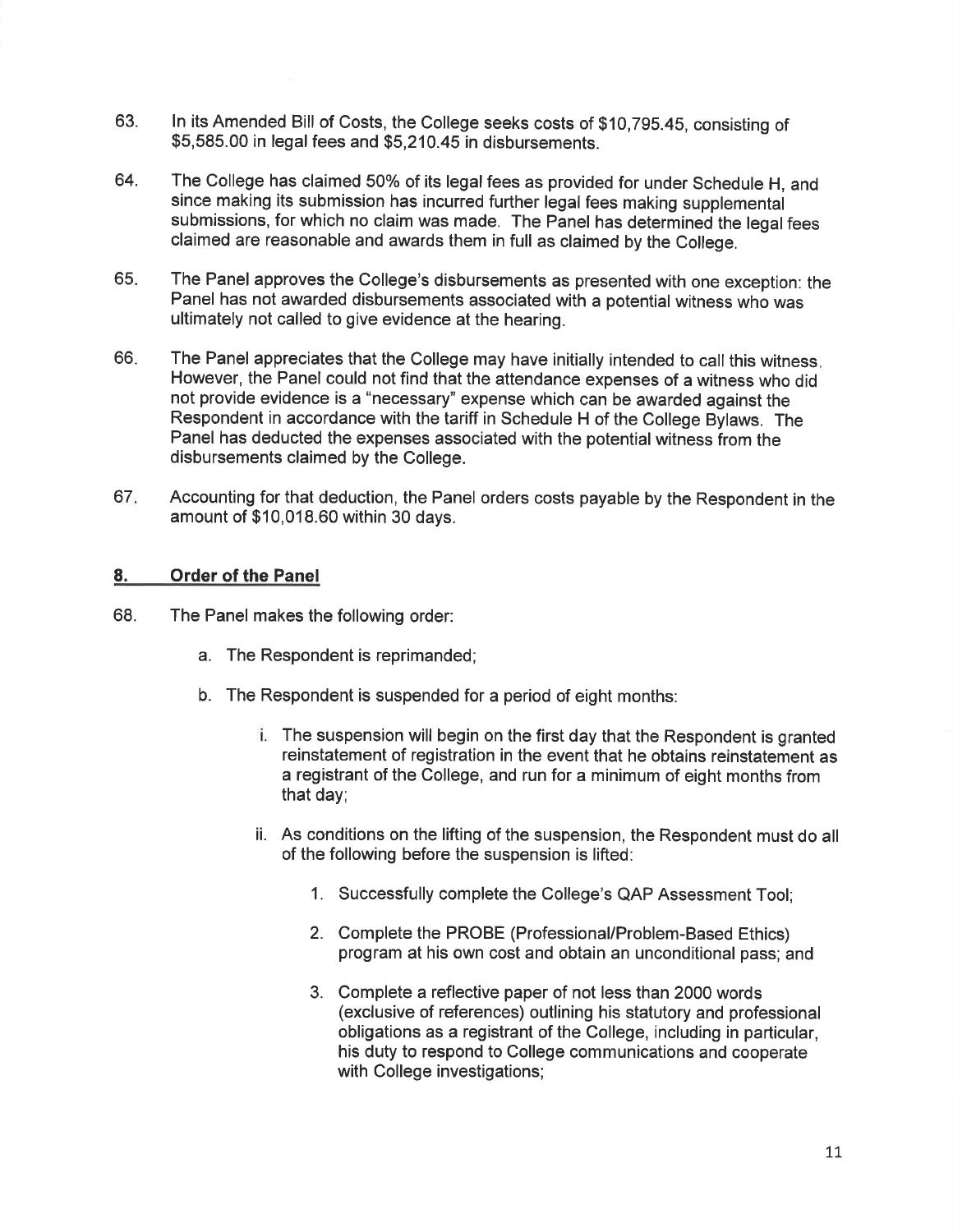- c. After the lifting of the suspension, the Respondent is subject to the following conditions on his practice:
	- t. The Respondent must successfully complete any additional requirements arising from his completion of the QAP Assessment Tool within 30 days of the lifting of the suspension; and
	- ii. The Respondent must contact the College, by email or telephone, on the first business day of each month as long as he holds full registration; and
- d. The Respondent must pay costs in the amount of \$10,018.60 to the College within 30 days of this order.
- 69. The Panel's order above has an effective date of July 28, 2020.

### 9. Publication

70 ln accordance with section 39.3 of the HPA, the Panel directs the College Registrar to notify the public of the Panel's order in this matter.

#### 10. Notice to Respondent

71. The Respondent is advised that he has the right to appeal the Panel's order above to the BC Supreme Court. Under section 40(2) of the HPA, an appeal must be commenced within 30 days after the date on which this order is delivered.

These are the Panel's orders and reasons.

David MacPherson

David MacPherson, Panel Chair Date

**Jennifer Aarestad Date** 

Karen Lange Date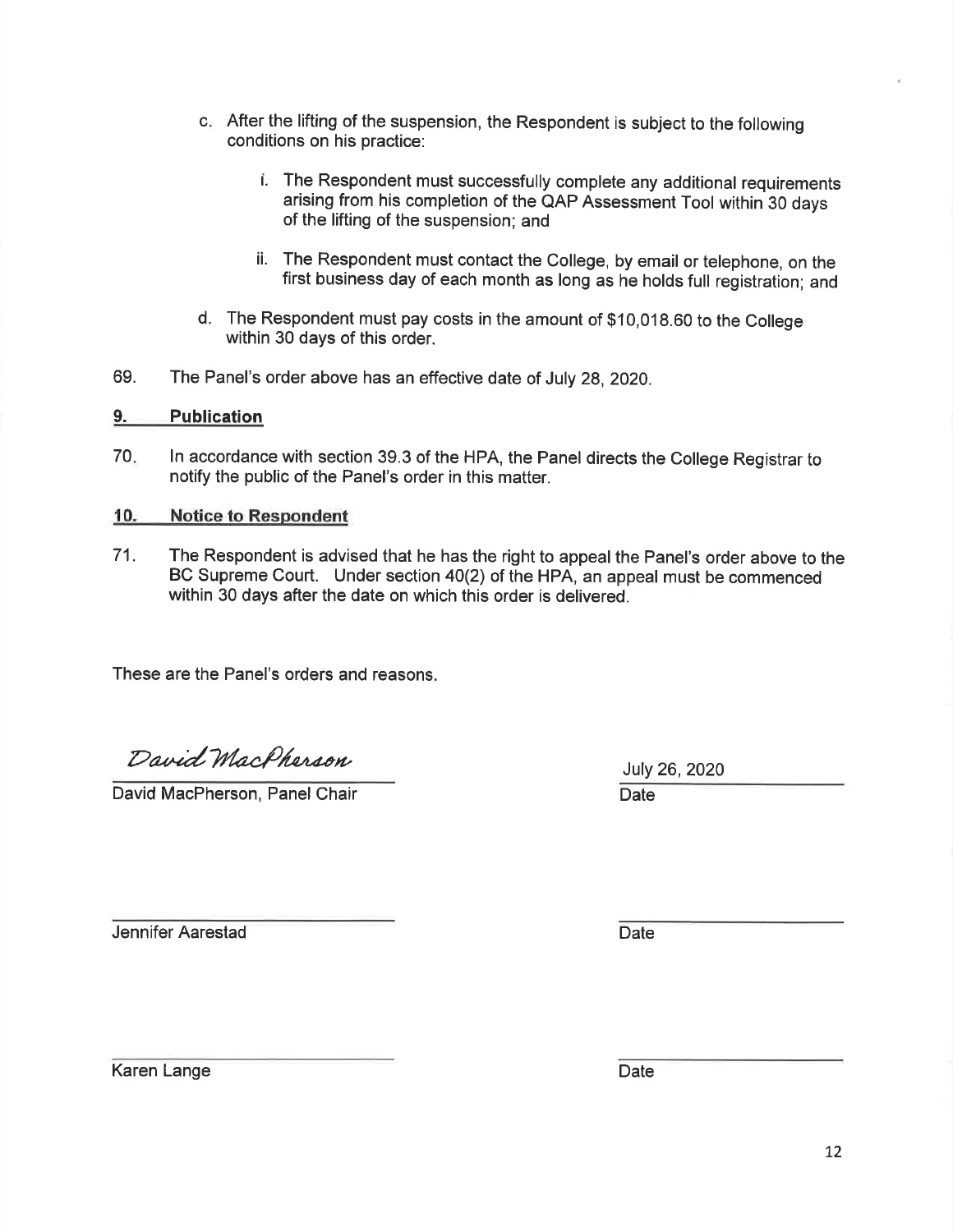- c. After the lifting of the suspension, the Respondent is subject to the following conditions on his practice:
	- The Respondent must successfully complete any additional requirements arising from his completion of the QAP Assessment Tool within 30 days of the lifting of the suspension; and
	- ii. The Respondent must contact the College, by email or telephone, on the first business day of each month as long as he holds full registration; and
- d. The Respondent must pay costs in the amount of \$10,018.60 to the college within 30 days of this order.
- 69. The Panel's order above has an effective date of July 28,2020

#### 9. Publication

70 ln accordance with section 39.3 of the HPA, the Panel directs the College Registrar to notify the public of the Panel's order in this matter.

#### 10. Notice to Respondent

71. The Respondent is advised that he has the right to appeal the Panel's order above to the BC Supreme Court. Under section 40(2) of the HPA, an appeal must be commenced within 30 days after the date on which this order is delivered.

These are the Panel's orders and reasons

David MacPherson, Panel Chair Date Date Date

nifer Aarestad

26,2020

Karen Lange Date